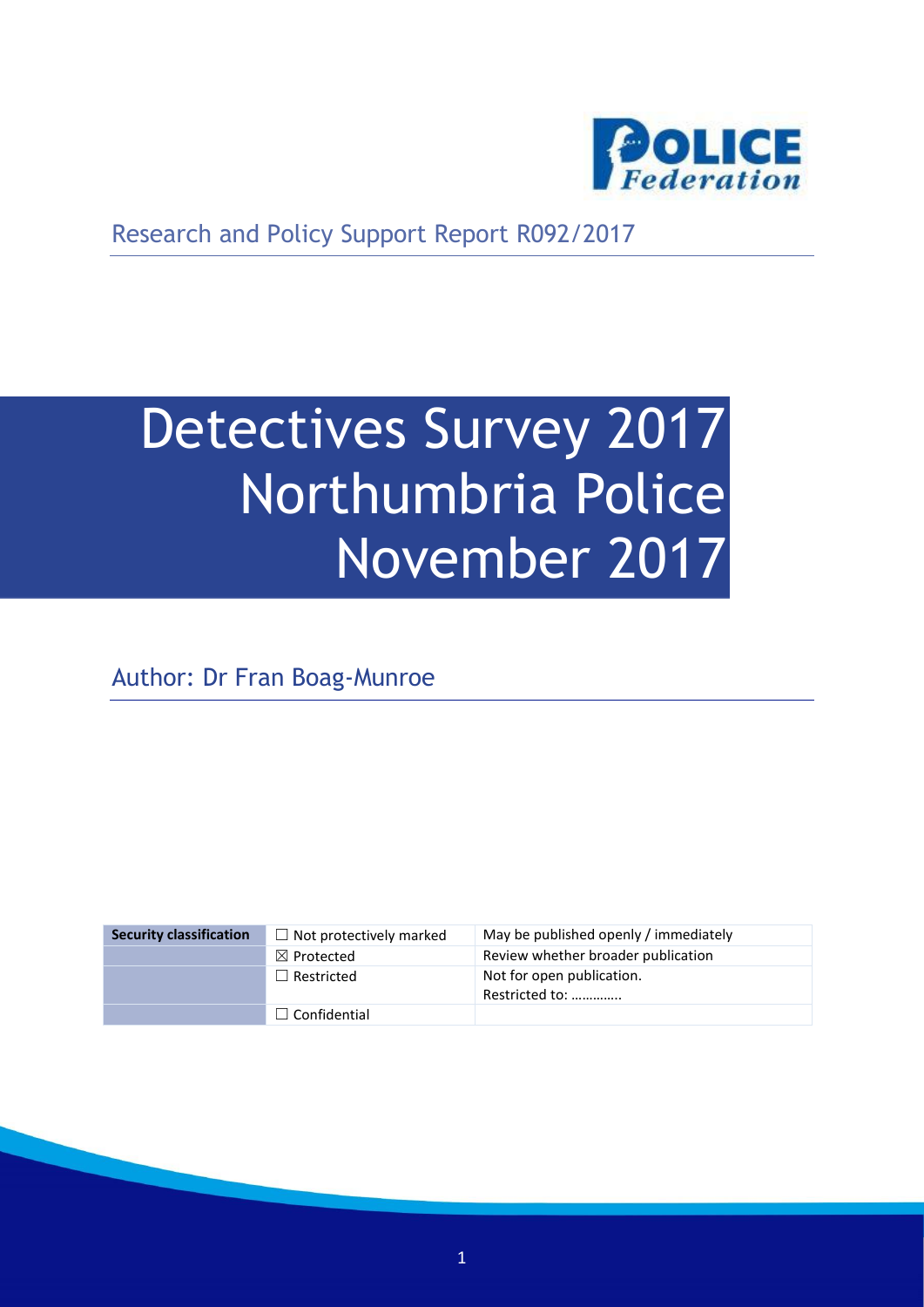#### **INTRODUCTION**

This report provides a summary of responses to the PFEW National Detectives Survey received from respondents in Northumbria Police in 2017.

Some of the questions asked in this year's survey were the same as in the 2015 National Detectives Survey; this allowed us to monitor any changes since the last time the survey was conducted. Other questions were new to 2017, to be able to look in more detail at the context in which detectives are currently working.

Where appropriate, details of average responses for the police service as a whole are also presented, differences between the national and local responses have not been tested statistically and therefore any differences reported are for guidance only and must be treated with caution.

#### **RESPONSE RATE AND RESPONDENTS**

The National Detectives Survey 2017 opened on 1st September 2017 and closed on 24th September 2017. During this time, detective officers were invited to attend via the Police Federation's National Membership Database, as well as via local Joint Branch Boards and the National Detectives Forum mailing list.

**114 responses were received from detectives in Northumbria Police**. There is still no accepted measure of the total number of detectives in England and Wales. It is therefore not possible to calculate a definitive response rate for the survey as a proportion of the total number of detectives. However, for comparison the number of responses received within Northumbria Police was higher than when this survey was last conducted in 2015, when 28 responses were received.

#### **IMPACT OF SERVICE CUTS**

**61% of respondents within Northumbria Police said that service cuts have had a major impact on their morale**; this was higher than the national average, where 56% detectives said that service cuts have had a major impact upon their morale.

In addition, **31% of respondents within Northumbria Police said service cuts have had a major impact upon their physical health and wellbeing, whilst 33% said that service cuts have had a major impact upon their mental health and wellbeing**. For comparison, in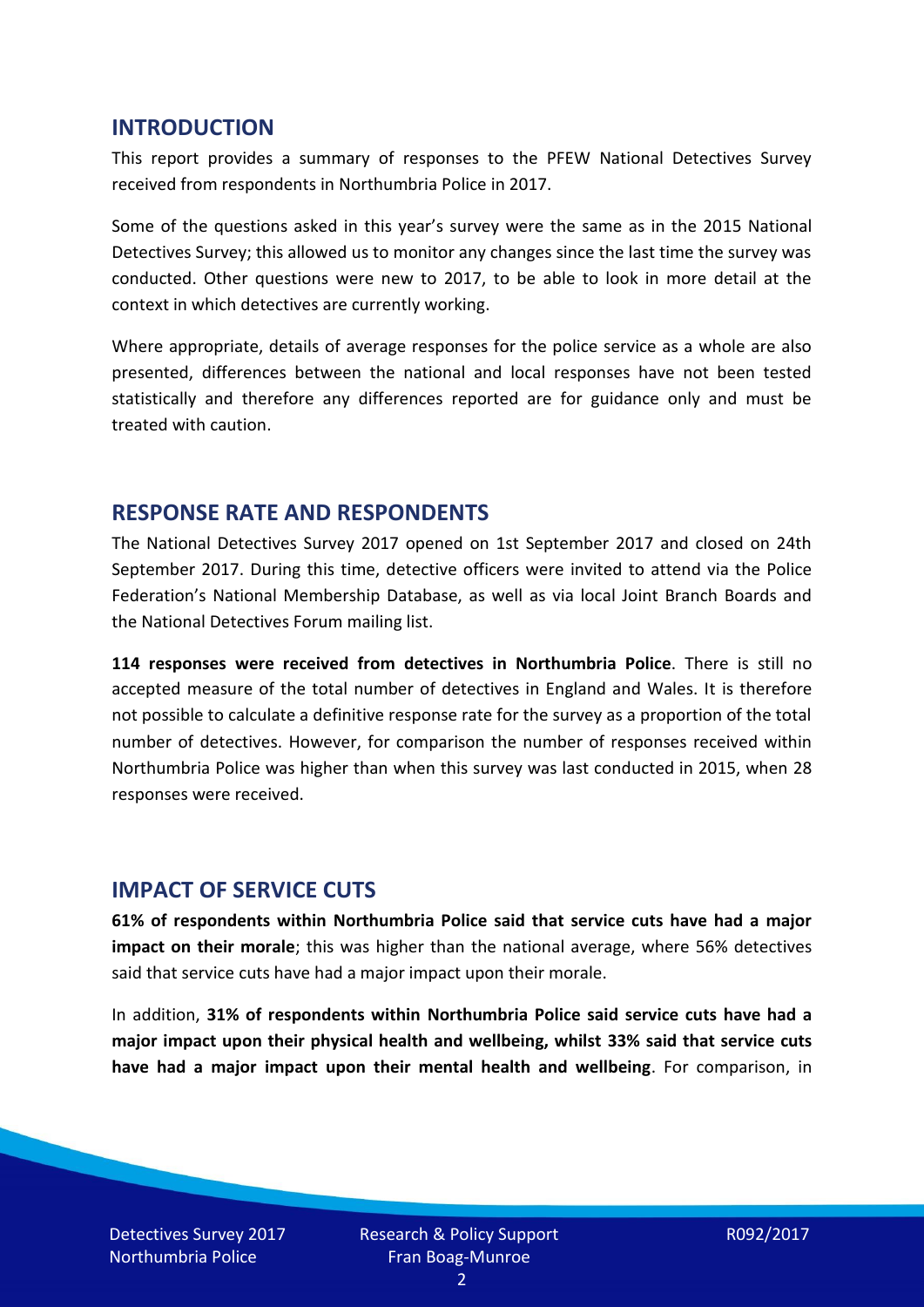England and Wales as whole 27% of detectives said that service cuts have had a major impact on their physical health and wellbeing and also on their mental health and wellbeing.

| How, if at all, have<br>service cuts affected | No impact | <b>Minor impact</b> | <b>Moderate</b><br>impact | <b>Major impact</b> |
|-----------------------------------------------|-----------|---------------------|---------------------------|---------------------|
| Your morale                                   | 4%        | 9%                  | 27%                       | 61%                 |
| Your physical health and<br>wellbeing         | 12%       | 21%                 | 36%                       | 31%                 |
| Your mental health and<br>wellbeing           | 13%       | 23%                 | 32%                       | 33%                 |

**68% of respondents in Northumbria Police said that service cuts have substantially increased their overall workload; 52% said that service cuts have substantially increased how fatigued they feel; and 52% said that service cuts have substantially increased how stressful they find their jobs**. Comparison of these proportions in Northumbria Police to England and Wales as a whole can be found in the table below.

|                                    | <b>Northumbria Police</b>                               | <b>England and Wales</b>                                |
|------------------------------------|---------------------------------------------------------|---------------------------------------------------------|
| Your overall workload              | 68% substantially increased<br>(30% slightly increased) | 62% substantially increased<br>(32% slightly increased) |
| How fatigued you feel              | 52% substantially increased<br>(39% slightly increased) | 53% substantially increased<br>(38% slightly increased) |
| How stressful you find your<br>job | 52% substantially increased<br>(38% slightly increased) | 49% substantially increased<br>(41% slightly increased) |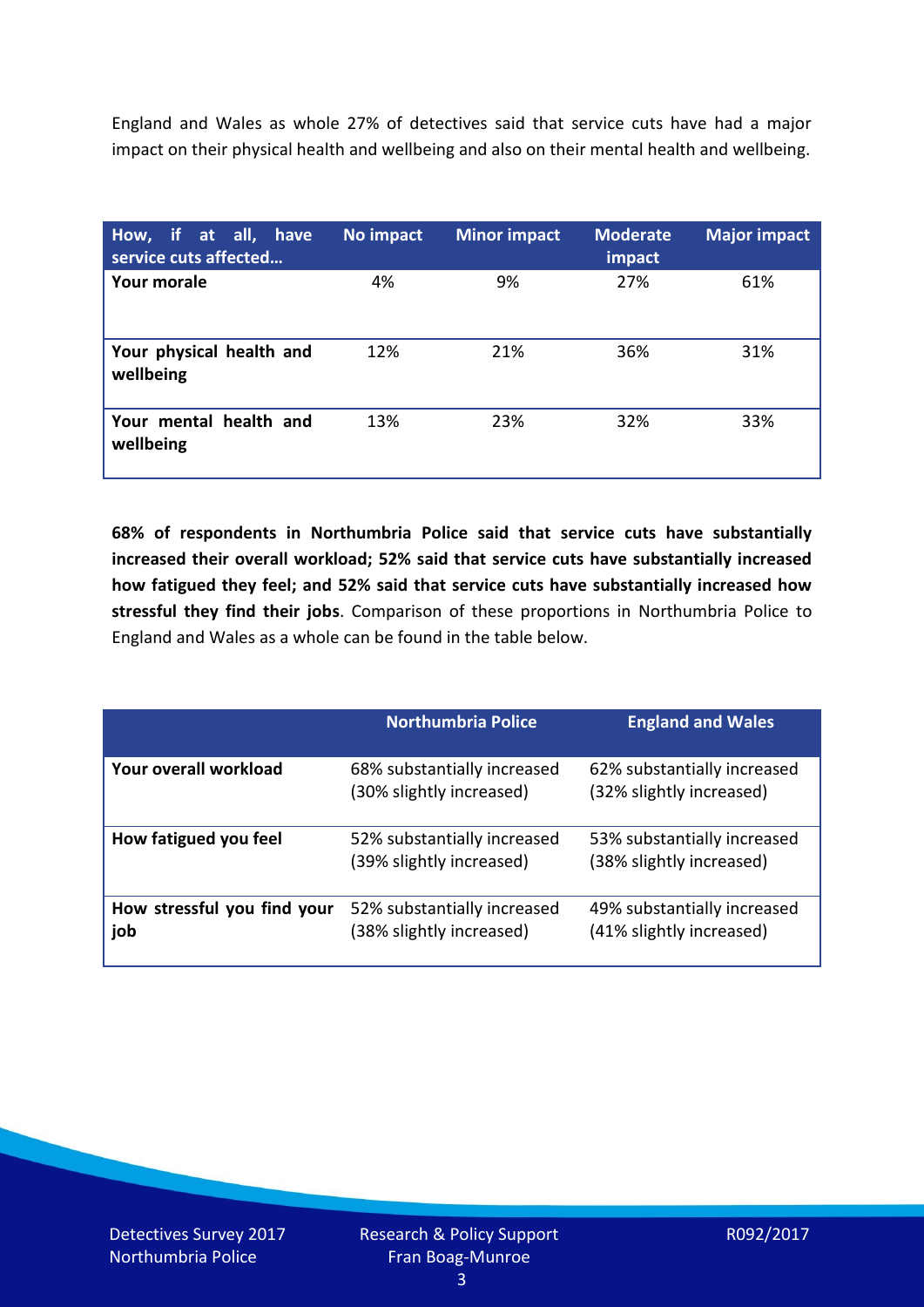## **WORKLOAD AND JOB DEMANDS**

**75% of respondents in Northumbria Police said that their workload in the last 12 months was either too high or much too high**. This is lower than the national average - in England and Wales as a whole, 76% of respondents said that their workload had been too high or much too high in the last 12 months.

30% of respondents in Northumbria Police said that their workload enabled them to provide the service needed to victims either most or all of the time; this compares to 27% of detectives in England and Wales as a whole. **The proportion of respondents in Northumbria Police who said that their workload enabled them to provide the service needed to victims either most or all of the time has not changed since 2015** when 30% of respondents felt that they could provide the service needed either most or all of the time.

In addition, 26% of respondents in Northumbria Police said that their workload enabled them to provide the service needed to witnesses either most or all of the time, in comparison to 22% of detectives in England and Wales overall. **The proportion of respondents in Northumbria Police who said that their workload enabled them to provide the service needed to witnesses either most or all of the time has decreased since 2015**, when 41% of respondents felt that they could provide the service needed either most or all of the time.

| Does your workload enable<br>you to provide the service<br>needed to? | <b>Never</b> | <b>Sometimes</b> | Most or all of the<br>time |
|-----------------------------------------------------------------------|--------------|------------------|----------------------------|
| <b>Victims</b>                                                        | 6%           | 64%              | 30%                        |
| <b>Witnesses</b>                                                      | 10%          | 64%              | 26%                        |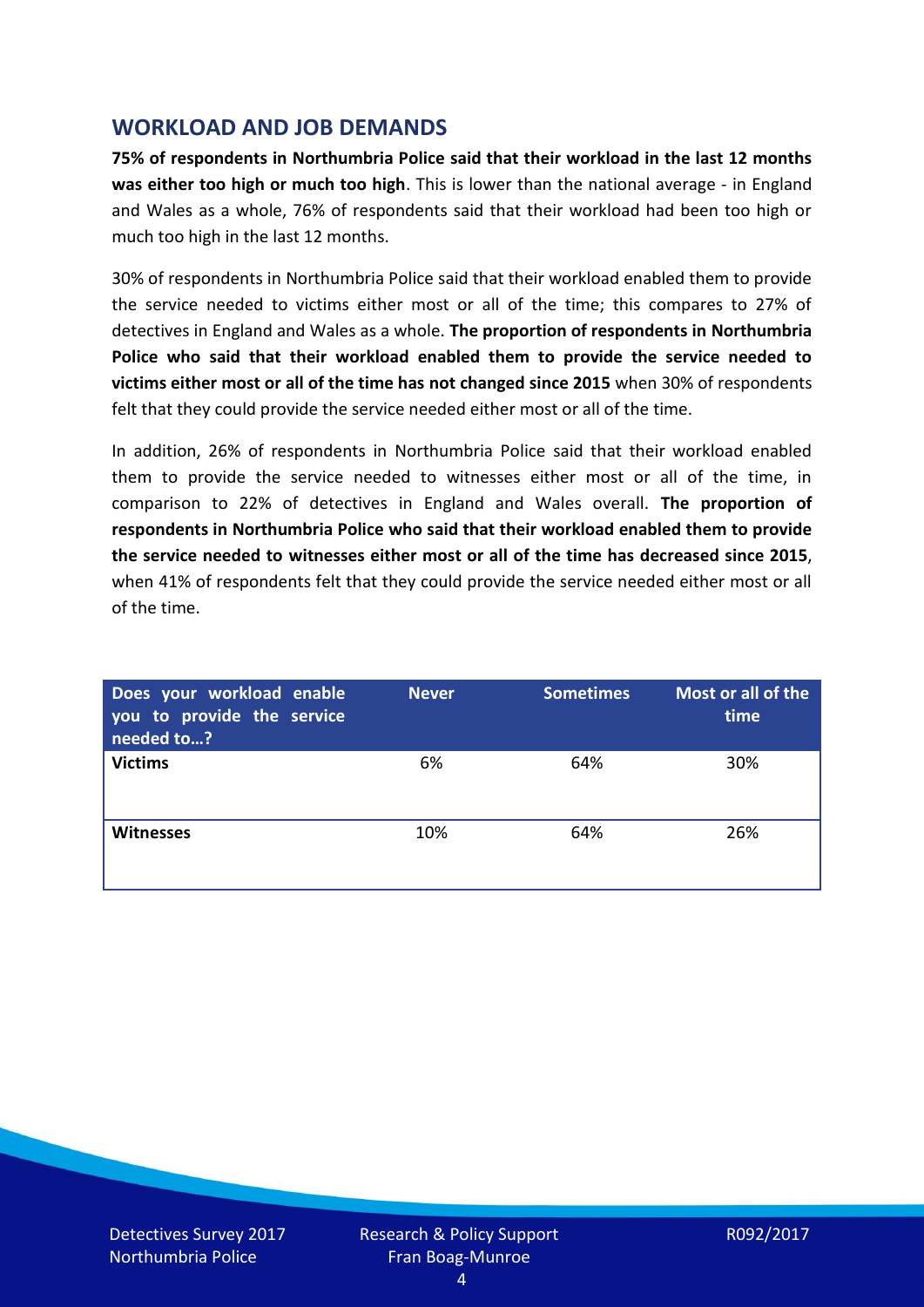## **JOB RELATED STRESS**

In Northumbria Police, **47% of respondents said that they felt emotionally drained from work either most or all of the time**. Nationally, this proportion was 48%. The proportion of respondents in Northumbria Police who said that they had felt emotionally drained from work either most or all of the time has increased since 2015, when 36% of respondents said that they felt emotionally drained from work.

**47% of respondents in Northumbria Police said that their job was either very or extremely stressful**. This is the proportion of respondents who, in effect, report a non-diagnostic case of work-related stress within Northumbria Police.



In England and Wales as a whole 48% of detectives reported a case of work-related stress. Therefore **the proportion of respondents in Northumbria Police who reported a case of work-related stress was lower than the national average**. The reasons given by respondents in Northumbria Police for why they found their job stressful are presented below.

Detectives Survey 2017 Northumbria Police

Research & Policy Support Fran Boag-Munroe

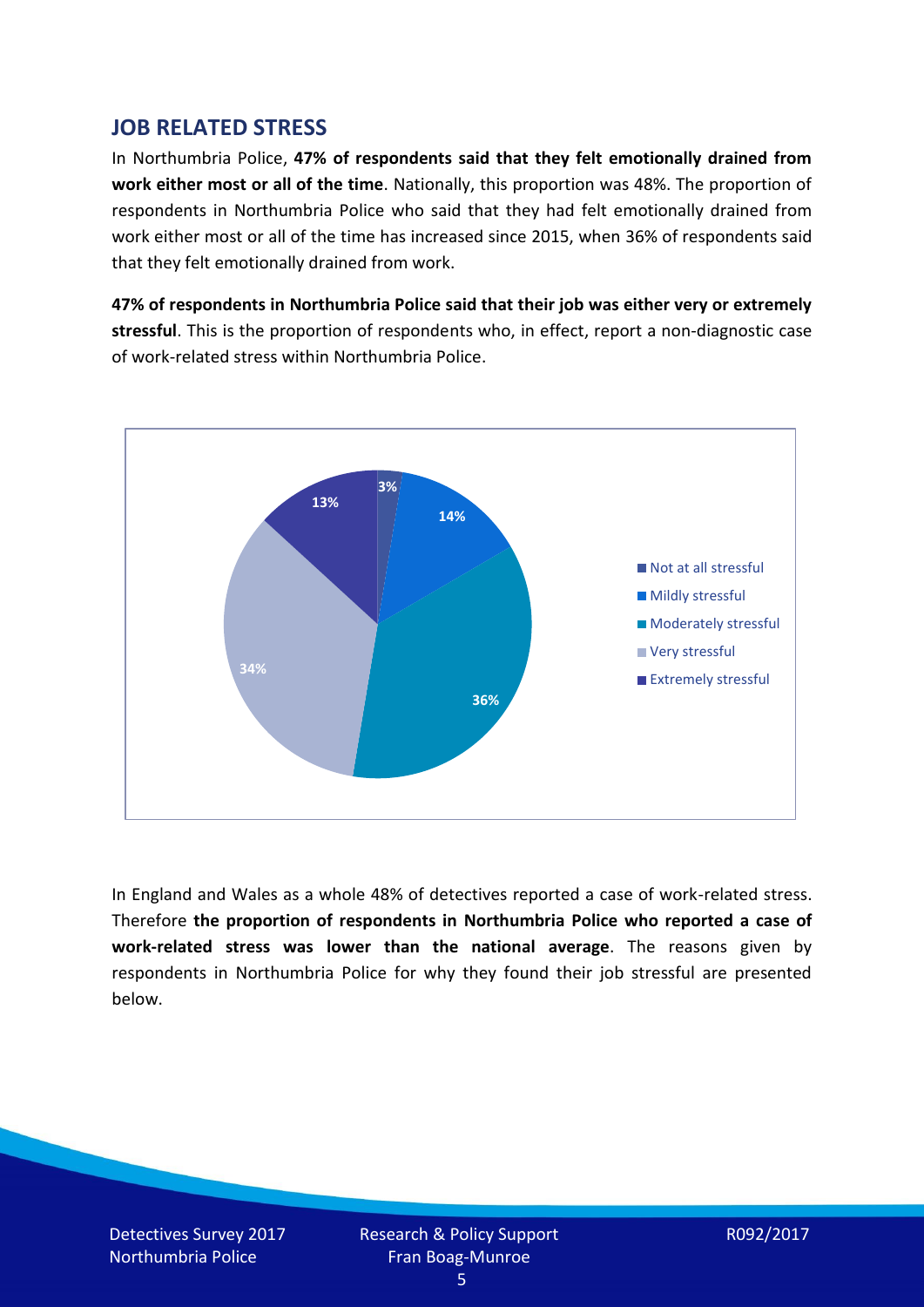| My job is stressful because                                                                | <b>Proportion</b><br>agreeing or<br>strongly<br>agreeing in<br><b>Northumbria</b><br><b>Police</b> | <b>Proportion</b><br>agreeing or<br>strongly<br>agreeing in<br><b>England and</b><br><b>Wales</b> |
|--------------------------------------------------------------------------------------------|----------------------------------------------------------------------------------------------------|---------------------------------------------------------------------------------------------------|
| There are high levels of personal responsibility                                           | 90%                                                                                                | 93%                                                                                               |
| There aren't enough officers in my team/unit                                               | 89%                                                                                                | 86%                                                                                               |
| I feel like the general public and partner agencies often<br>have unrealistic expectations | 87%                                                                                                | 82%                                                                                               |
| The nature of my work is high-risk                                                         | 73%                                                                                                | 80%                                                                                               |
| I have a high workload                                                                     | 82%                                                                                                | 80%                                                                                               |
| There is frequent organisational change                                                    | 81%                                                                                                | 79%                                                                                               |
| My work is emotionally demanding                                                           | 65%                                                                                                | 71%                                                                                               |
| I don't have enough time to be able to do my job to a<br>standard of which I can be proud  | 72%                                                                                                | 70%                                                                                               |
| I am unable to meet all the conflicting demands on my<br>time at work                      | 69%                                                                                                | 69%                                                                                               |
| I am exposed to traumatic or distressing incidents and<br>material                         | 59%                                                                                                | 64%                                                                                               |
| I frequently have unrealistic time pressures                                               | 57%                                                                                                | 61%                                                                                               |
| There aren't enough opportunities for professional<br>development                          | 48%                                                                                                | 57%                                                                                               |
| I frequently have unachievable deadlines                                                   | 54%                                                                                                | 57%                                                                                               |
| I am often pressured to work long hours                                                    | 50%                                                                                                | 51%                                                                                               |
| My work-life balance is poor                                                               | 29%                                                                                                | 43%                                                                                               |
| I don't feel like I have enough support from<br>management                                 | 33%                                                                                                | 40%                                                                                               |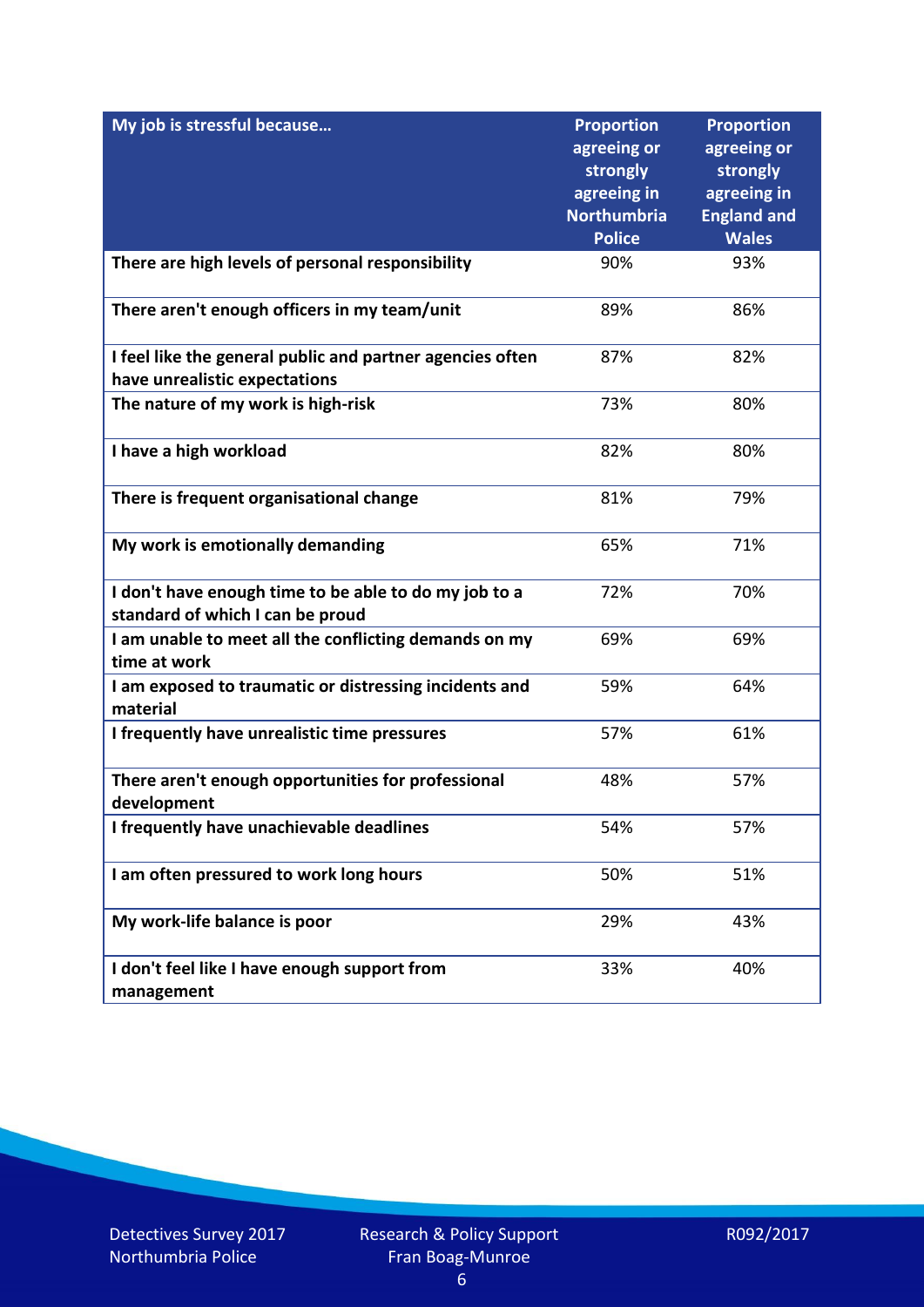# **ABSENCE AND ABSENCE BEHAVIOURS**

**Presenteeism** refers to a person attending work despite feeling that they should have taken sick leave due to their physical or mental health and wellbeing. **In Northumbria Police, 58% of respondents reported at least one instance of presenteeism associated with their physical health and wellbeing** in the last 12 months**; 51% of respondents reported at least one instance of presenteeism associated with their mental health and wellbeing**.

**Leaveism** refers to a person taking annual leave or rest days rather than sick leave for their physical or mental health and wellbeing. In the last year, **45% of respondents in Northumbria Police reported at least one instance of leaveism associated with their physical health and wellbeing**, whilst **37% of respondents in Northumbria Police reported at least one instance of leaveism associated with their mental health and wellbeing.**

Finally, **24% of respondents in Northumbria Police said that they had taken sickness absence due to their physical health and wellbeing** in the last 12 months. In addition, **11% of respondents said that they had taken sickness absence due to their mental health and wellbeing**.

Comparison of the proportions of respondents reporting presenteeism, leaveism and sickness absence in Northumbria Police with England and Wales as a whole can be found in the table below.

|                             |                                         | <b>Northumbria Police</b>             |                                         | <b>England and Wales</b>              |
|-----------------------------|-----------------------------------------|---------------------------------------|-----------------------------------------|---------------------------------------|
| At least one<br>instance of | <b>Physical health</b><br>and wellbeing | <b>Mental health</b><br>and wellbeing | <b>Physical health</b><br>and wellbeing | <b>Mental health</b><br>and wellbeing |
| Presenteeism                | 58%                                     | 51%                                   | 71%                                     | 54%                                   |
| Leaveism                    | 45%                                     | 37%                                   | 42%                                     | 33%                                   |
| <b>Sickness</b><br>absence  | 24%                                     | 11%                                   | 35%                                     | 14%                                   |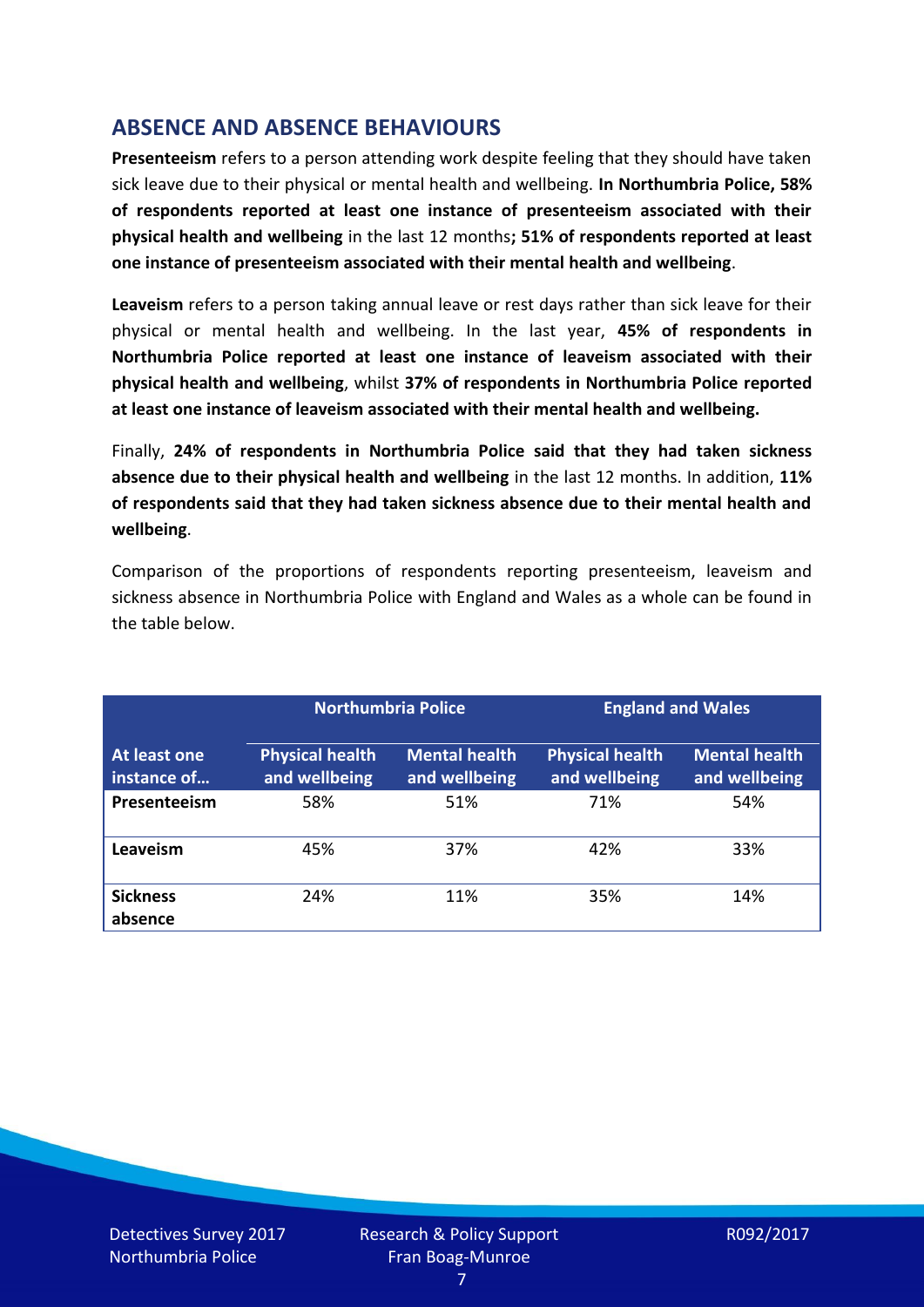### **VIEWS ABOUT THE JOB**

**90% of respondents in Northumbria Police felt that the role of the detective was seen as less valuable to the force than it used to be.** This compares with 85% of detectives in England and Wales as a whole who said that they felt the role of the detective was now less valuable.

Respondents in Northumbria Police were less likely to be dissatisfied than satisfied with their jobs, with **28% of respondents saying that they were dissatisfied and 47% of respondents saying that they were satisfied**. In comparison, 36% of detectives in England and Wales as a whole said that they were dissatisfied with their jobs, whilst 45% of respondents said that they were satisfied.

In addition, **the proportion of respondents in Northumbria Police who said that they were dissatisfied with their job has decreased since 2015**, when 43% of respondents reported job dissatisfaction.

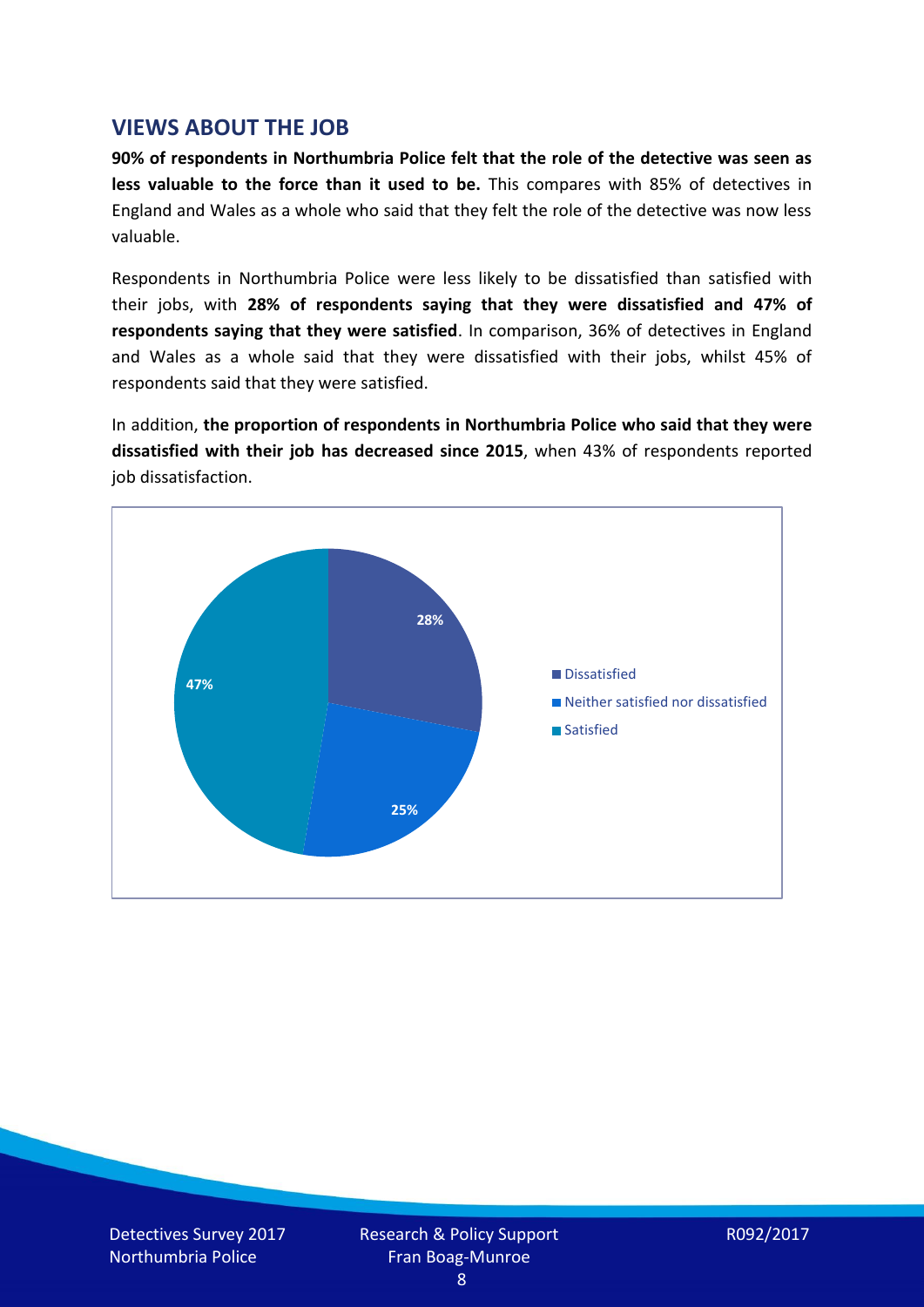# **TRAINING AND CONTINUOUS PROFESSIONAL DEVELOPMENT**

**51% of respondents in Northumbria Police said that they had difficulties securing specific training opportunities**. This has decreased since 2015, when 63% of respondents in Northumbria Police reported difficulties securing specific training opportunities.

The proportion of respondents in Northumbria Police who said that they had difficulties securing training opportunities is the same as the national average, where this year 51% of detectives said that they had difficulties securing training.

In addition, **60% of respondents in Northumbria Police said that they were rarely given enough time to stay up-to-date with the latest developments in their area of work**. This compares to 56% of respondents in England and Wales as a whole. This proportion is lower than in 2015, when 64% of respondents in Northumbria Police said that they rarely had enough time to keep up-to-date with the latest developments.

| Are you given enough time<br>to stay up-to-date with the<br>latest developments in your<br>area of work? | <b>Northumbria Police</b> | <b>England and Wales</b> |
|----------------------------------------------------------------------------------------------------------|---------------------------|--------------------------|
| <b>Rarely</b>                                                                                            | 60%                       | 56%                      |
| <b>Sometimes</b>                                                                                         | 38%                       | 41%                      |
| <b>Always</b>                                                                                            | 3%                        | 4%                       |

A list of reasons why respondents in Northumbria Police said that they were not able to stay up-to-date with the latest developments in their field can been found in the table below.

| It is difficult to stay up-to-date with the latest developments<br>in my field because          | <b>Northumbria</b><br><b>Police</b> | <b>England</b><br>and Wales |
|-------------------------------------------------------------------------------------------------|-------------------------------------|-----------------------------|
| I have too many competing priorities                                                            | 81%                                 | 79%                         |
| There is no time set aside by my management for study                                           | 77%                                 | 76%                         |
| There are not enough officers to cover my day-to-day work<br>for me to attend relevant training | 83%                                 | 76%                         |
| My workload is too high                                                                         | 80%                                 | 76%                         |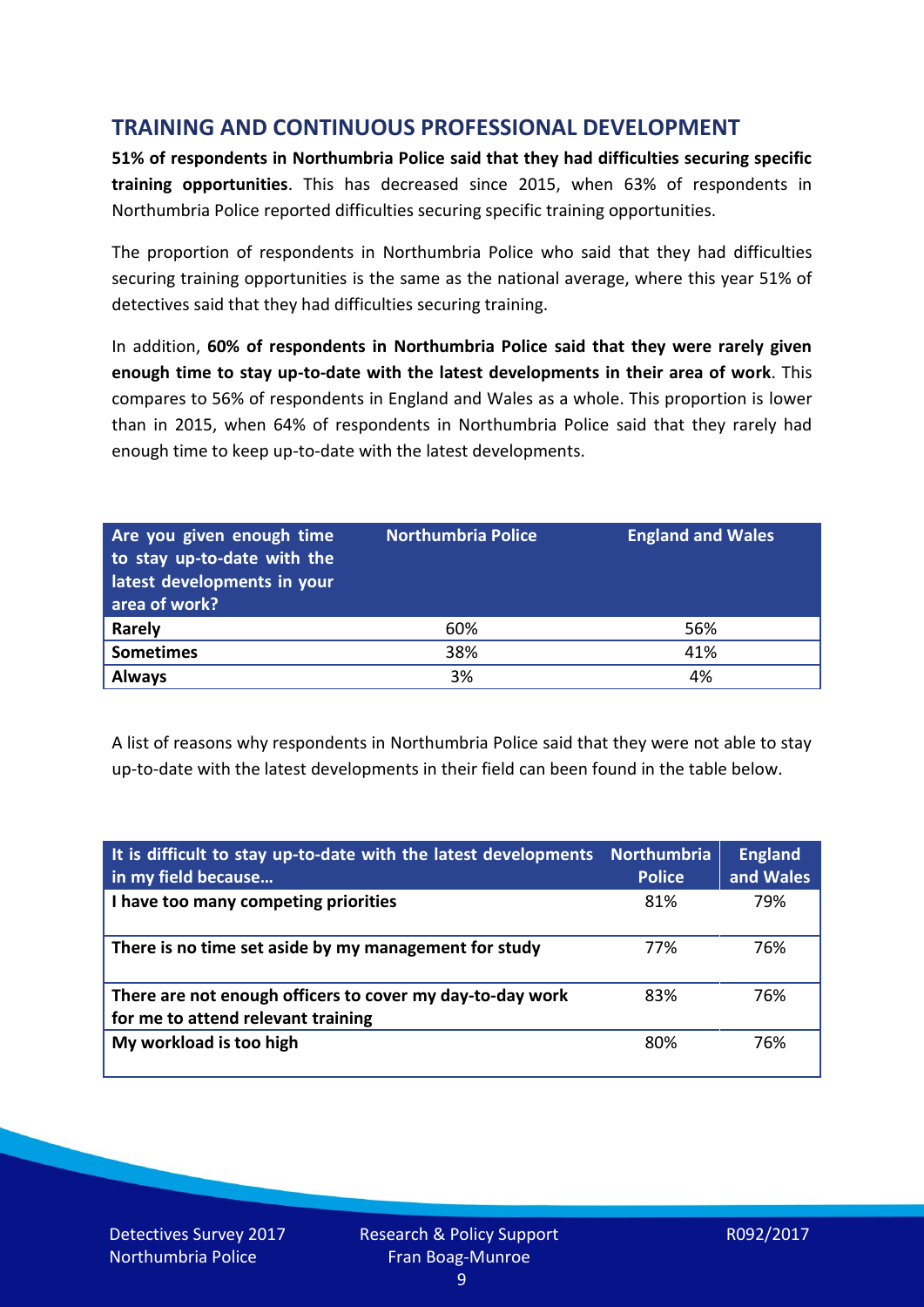| I have too many other commitments                                                        | 76% | 75% |
|------------------------------------------------------------------------------------------|-----|-----|
| The online learning package provided by NCALT is poorly<br>delivered                     | 70% | 73% |
| There are not enough formal training days                                                | 80% | 72% |
| I am too tired at the end of the day                                                     | 64% | 71% |
| Access to knowledge management systems that help<br>communicate new developments is poor | 60% | 51% |
| There is a lack of training staff                                                        | 61% | 46% |
| There is no appropriate training available                                               | 54% | 44% |

# **ATTRACTION AND RETENTION**

**33% of respondents in Northumbria Police said that they would not change their career path, whilst 11% couldn't think of any job they would prefer**. 9% of respondents said that they would like to change their posting but remain a police officer.

In comparison, 14% of respondents in Northumbria Police said that they would like to change jobs and stop being a police officer, 24% said that they would take any other job but with similar earnings and benefits, and 10% would quit immediately if they could find something else to do.

**The proportion of respondents in Northumbria Police who said that they would quit immediately if they could find something else to do has decreased since 2015**, when 11% of respondents said that they would quit immediately if they could.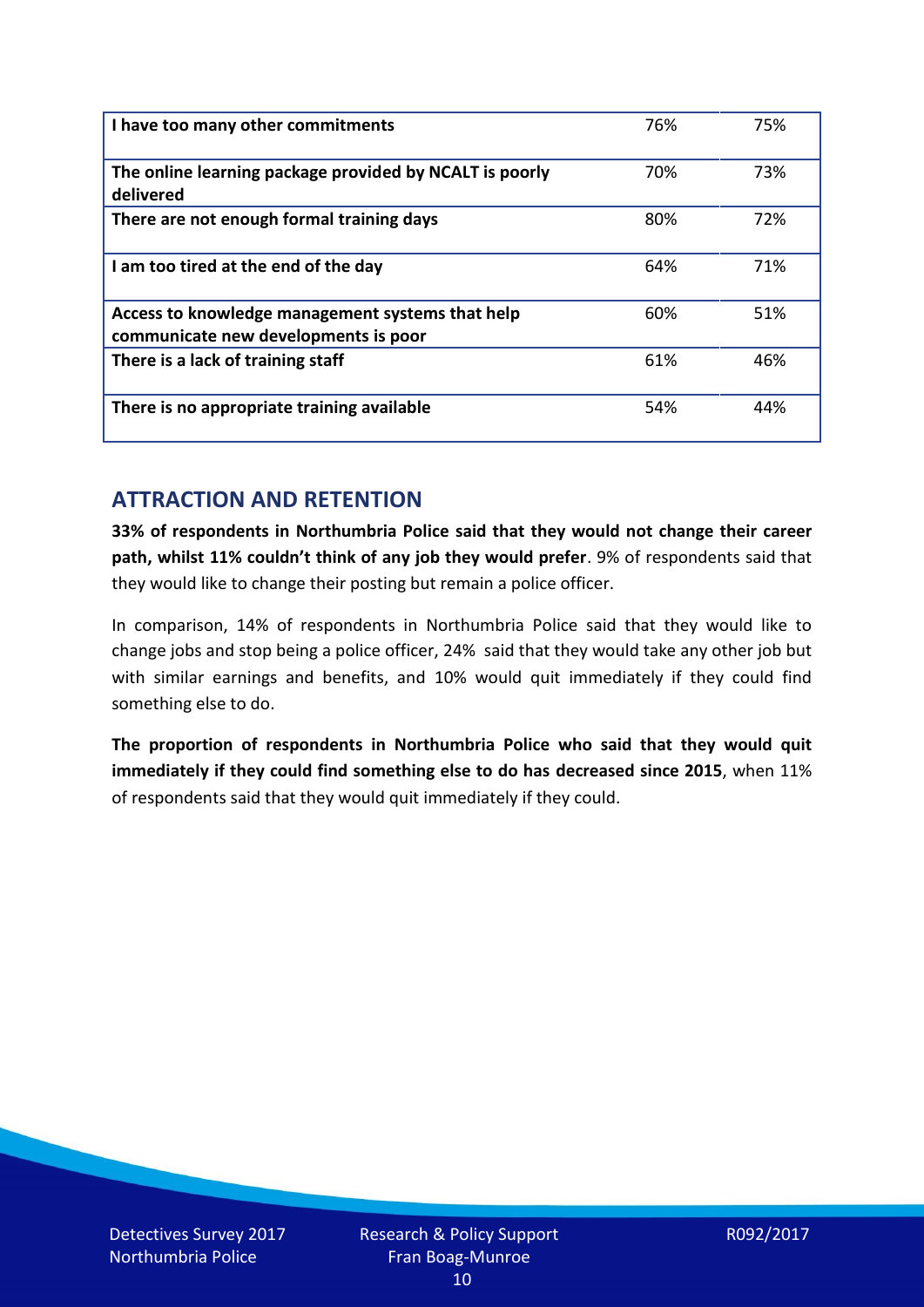|                                                                     | <b>Northumbria Police</b> | <b>England and Wales</b> |
|---------------------------------------------------------------------|---------------------------|--------------------------|
| I would not change my                                               | 33%                       | 22%                      |
| career path<br>I can't think of any job I                           | 11%                       | 14%                      |
| would prefer                                                        |                           |                          |
| I would like to change my                                           | 9%                        | 14%                      |
| posting but remain a police<br>officer                              |                           |                          |
| I would like to change my                                           | 14%                       | 14%                      |
| job and stop being a police<br>officer                              |                           |                          |
| I would take almost any                                             | 24%                       | 26%                      |
| other job with similar<br>earnings and benefits                     |                           |                          |
| I would quit immediately if I<br>could find something else to<br>do | 10%                       | 10%                      |